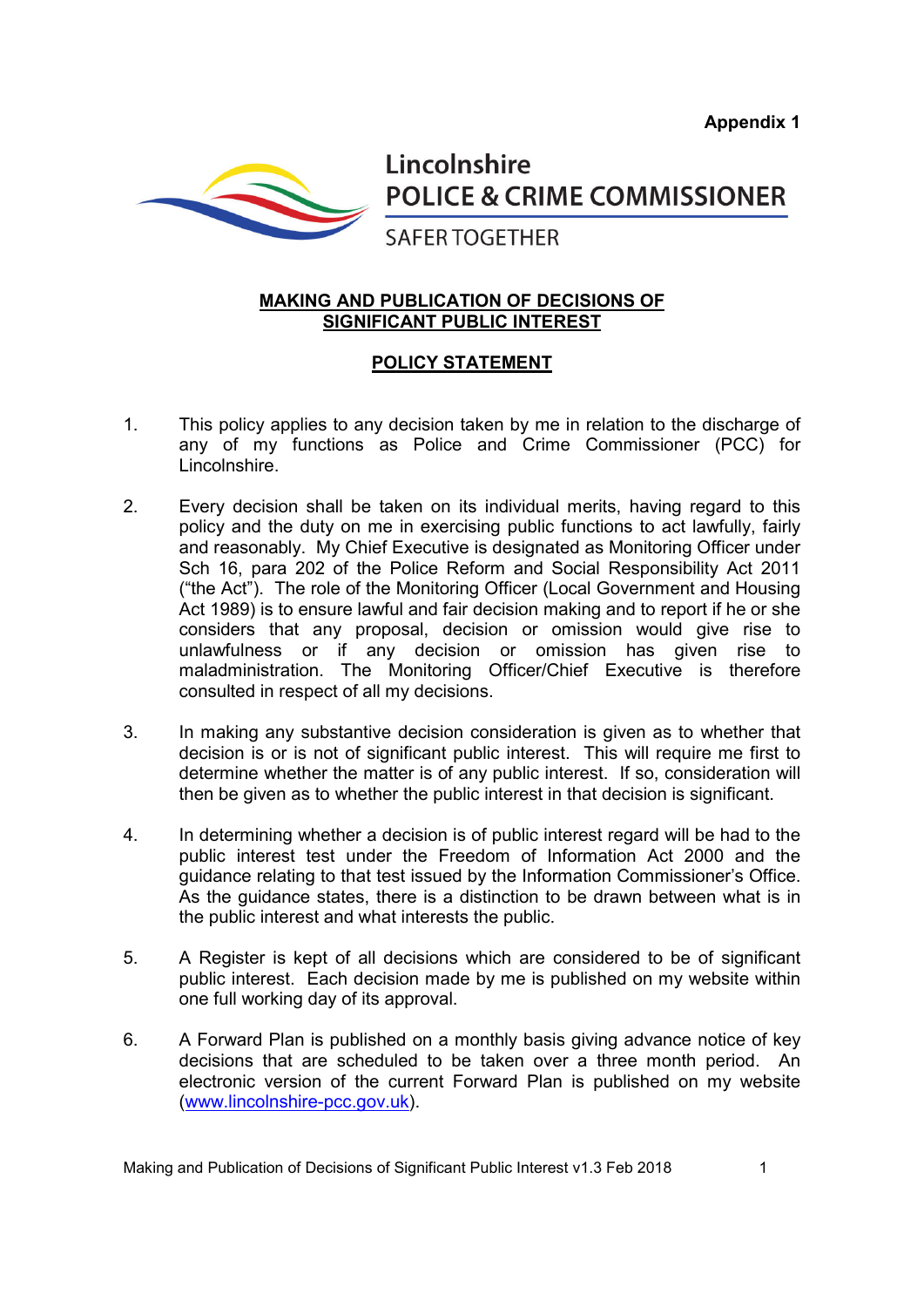- 7. The following decisions will normally be regarded as decisions of significant public interest:
	- 7.1 Decisions leading to a requirement to publish any item of specified information by the Elected Local Policing Bodies (Specified Information) Order 2011 ("the Order").
	- 7.2 Any decision to issue or vary a Police and Crime Plan under section 5 of the Act, or to consult the Chief Constable regarding a draft of such a Plan, to submit a draft to the Police and Crime Panel ("the Panel") for Lincolnshire or to respond to any report or recommendation of the Panel.
	- 7.3 Any decision to submit an Annual Report to the Police and Crime Panel as required by Section 12 of the Act, or to respond to any report or recommendation of the Panel regarding an annual report.
	- 7.4 Any decision to supply or withhold any information requested by the Panel under Section 13 of the Act, but if the decision is to withhold information, neither the information nor the reasons for withholding it will be disclosed.
	- 7.5 Any decision regarding arrangements for obtaining the views of the community under section 96 of the Police Act 1996 as amended.
	- 7.6 Any decision to appoint any person (whether or not employed by me) to any other body, or to designate any person as having specified duties or responsibilities under Section 16 of the Act.
	- 7.7 Any decision to appoint any person as Deputy Police and Crime Commissioner under Section 18 of the Act.
	- 7.8 Any decision to approve a Scheme of Delegations/Consent, Finance or Contract Regulations.
	- 7.9 Any decision to appoint remove or suspend the Chief Constable of Lincolnshire Police under Section 38 of the Act, save that in the case of suspension, reasons for the decision may not be published in full or at all.
	- 7.10 Any response to a consultation initiated by the Chief Constable under Section 39 or 40 of the Act regarding the number of Deputy Chief Constables and Assistant Chief Constables to be appointed by him/her or the appointment of any person to such office.
	- 7.11 Any decision to enter into, withdraw from, or vary any collaboration agreement entered into under Section 22A of the Police Act 1996.
	- 7.12 Any decision to direct the Chief Constable to comply with his/her obligations in regard to complaints (schedule 14, para 7 of the Act).

Making and Publication of Decisions of Significant Public Interest v1.3 Feb 2018 2018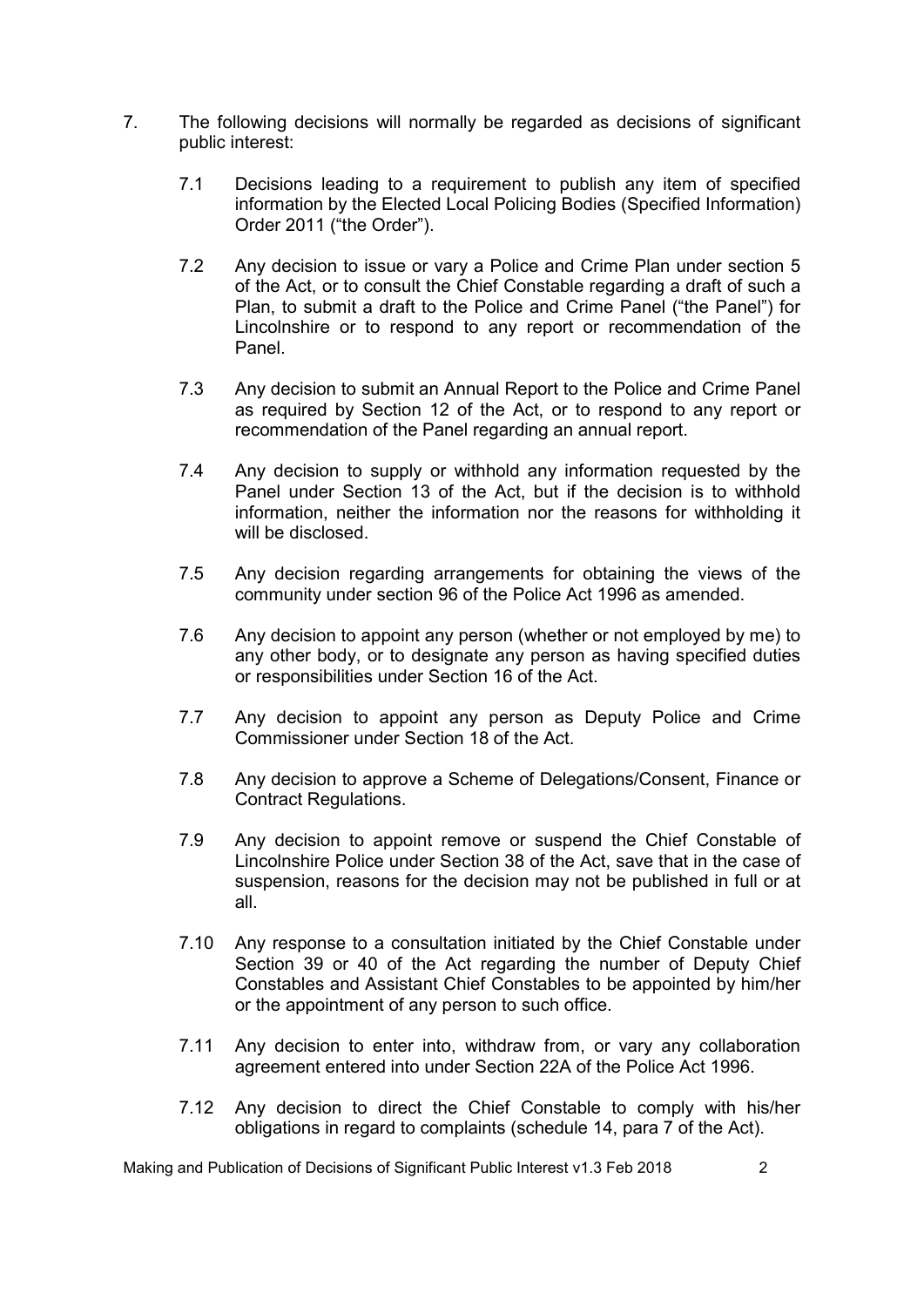- 7.13 Any decision to enter into, withdraw from, or vary any combination agreement under the Crime and Disorder Act 1998 (schedule 11 of the Act).
- 7.14 Decisions will be published on the Commissioner's website using a standard template report within one full working day of the decision.
- 8. The following will not normally be regarded as matters of significant public interest:
	- 8.1 Any decision taken in the course of developing any budget strategy policy report or plan prior to consultation with the Chief Constable or submission to the Panel and/or publication following its approval or adoption.
	- 8.2 Day-to-day internal management decisions.
	- 8.3 Decisions relating to the appointment, suspension or dismissal of my staff or any disciplinary proceedings against them or any determination relating to their terms and conditions of appointment except in so far as may be required under Part 1 of the Schedule to the Order.
	- 8.4 Decisions relating to complaints and conduct matters concerning the Chief Constable are recorded in a separate 'Complaints/Conduct Register'.
- 9. A decision that a matter is not of **significant** public interest should not be taken to mean that it is of **no** public interest. The intention in restricting the register to decisions of significant public interest is merely to avoid the need to record every decision made in the normal course of business, however minor. Any freedom of information request for information that would require disclosure of a decision not recorded on the register will be dealt with on its merits. However, all decisions of a nature which could be deemed to be novel or contentious will be recorded
- 10. The 'Scheme of Arrangements for the Discharge of Functions' outlines those decisions that I have chosen to delegate to my own officers or to the Chief Constable and officers under his/her direction and control. I will publish only those decisions which I have reserved for myself and those which I cannot legally delegate to another individual or body.
- 11. Section 11 of the Act requires a local policing body to publish the information which the body considers to be necessary to enable the persons who live in the body's area to assess:
	- (a) the performance of the body in exercising the body's functions; and
	- (b) the performance of the relevant chief officer of police in exercising the chief officer's functions.

Such information will be published on my website at the end of each quarter.

Making and Publication of Decisions of Significant Public Interest v1.3 Feb 2018 3